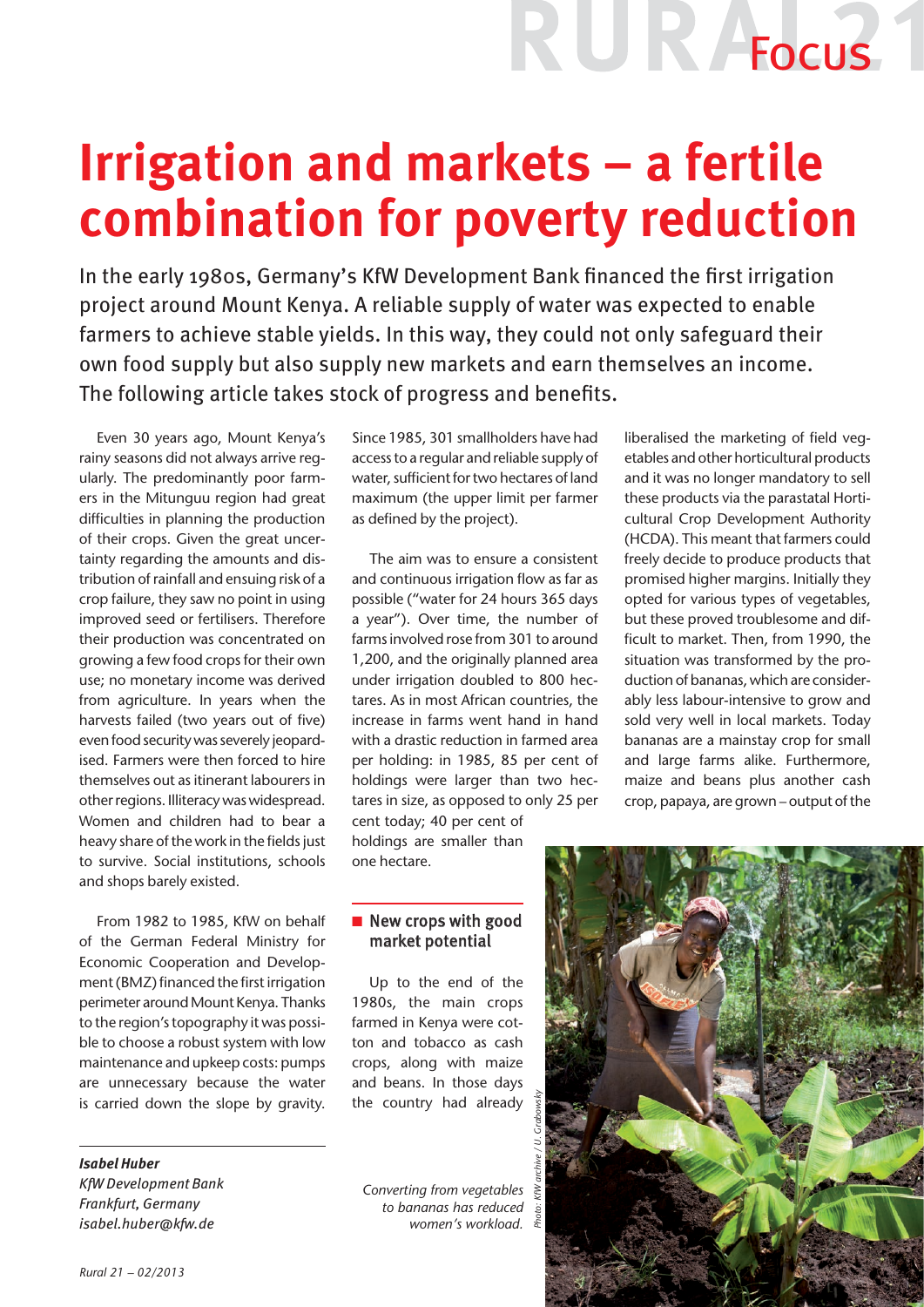# Focus<sup>1</sup>

latter is rising steadily since local sales markets for this fruit have emerged. Local demand for these primary agricultural products has remained extremely high. From the viewpoint of farmers, although there are no sales problems there is certainly potential for optimisation in the organisation of marketing and distribution of proceeds.

### ■ The role of the farmers' cooperative

Mitunguu Farmers' Cooperative (MIFCO) was founded for the maintenance and upkeep of the irrigation systems, which are financed by the water charges paid by users. Its other responsibilities were to provide seed and fertilisers and to organise marketing. For a short time after liberalisation it also took on the role of a broker by negotiating contracts with private traders and paying the farmers the difference between revenues, water charges and transaction costs. It soon became apparent, however, that MIFCO was completely overwhelmed by this task. Accounting irregularities meant that farmers lost their trust in MIFCO as an honest broker. Furthermore, the buyers began to negotiate and conclude contracts directly with the farmers.

Finally, in 1992, an independent organisation of water users, the Water User Association (WUA) was founded, which confined itself largely to questions of operating and maintaining the irrigation infrastructure. MIFCO and WUA were eventually merged, but only

#### **Farmers' margins depending on place of sale**



Source: Mitunguu Irrigation Scheme, 25 Years On, Ex-Post Assessment of Development, Functioning and Impact, Final Draft, November 2012, p. 22

once MIFCO had officially ceased its commercial activities in 2004.

Today the vast majority of banana marketing takes place directly in the field. A few days before harvest, contracts are concluded at the field boundary and the traders take responsibility for harvesting on the plantations. By this means the sellers reduce their own workload and minimise the risk of spoiling the products through incorrect harvesting and transportation and the uncertainties of market prices. Buyers, for their part, have the advantage of inspecting and selecting the goods directly in the field to ensure quality. Monopolistic structures are prevented since several buyers exist and the farmers do not necessarily sell to the first bidder.

## $\blacksquare$  Some profits deliberately sacrificed

Current studies (see Figure) show that farmers could substantially raise their margins if they were to sell their main product at local or central markets instead of directly from the field. However, this would presuppose that they could organise efficient transportation; in fact, the farmers deliberately settle for lower margins. In return, they

are spared the need to make any major marketing effort or to rely on any type of marketing organisation.

As interviews with the participating farmers have shown, some of them are perfectly aware that they could achieve substantially higher prices for their products, and pay lower purchase prices for the inputs (up to 40 per cent less for fertilisers, for example) if they organised themselves accordingly. Nevertheless they deliberately refrain from doing so. The mistrust of cooperatives is still deep-seated and is probably also well founded, given the negative experiences of the past.

Sales are impeded during the rainy season by the poor state of local roads and agricultural tracks. There are plans to build a tarred road to Mitunguu, which would distinctly improve the conditions for marketing.

#### $\blacksquare$  Effects on the population's living situation

In the mid-1980s, around 2,000 people lived in Mitunguu, and there were 300 agricultural holdings; the current figures are around 8,000 people and around 1,200 holdings, representing a fourfold increase in farm and population statistics. The proportion of families not employed in agriculture grew from around 10 per cent to the current figure of around 25 per cent of the population today. The annual population growth rate of 5.7 per cent is far above the currently estimated average population growth for Kenya (2.4 %). Thus despite the difficulties mentioned and the room for improvement that still exists, the region has its attractions